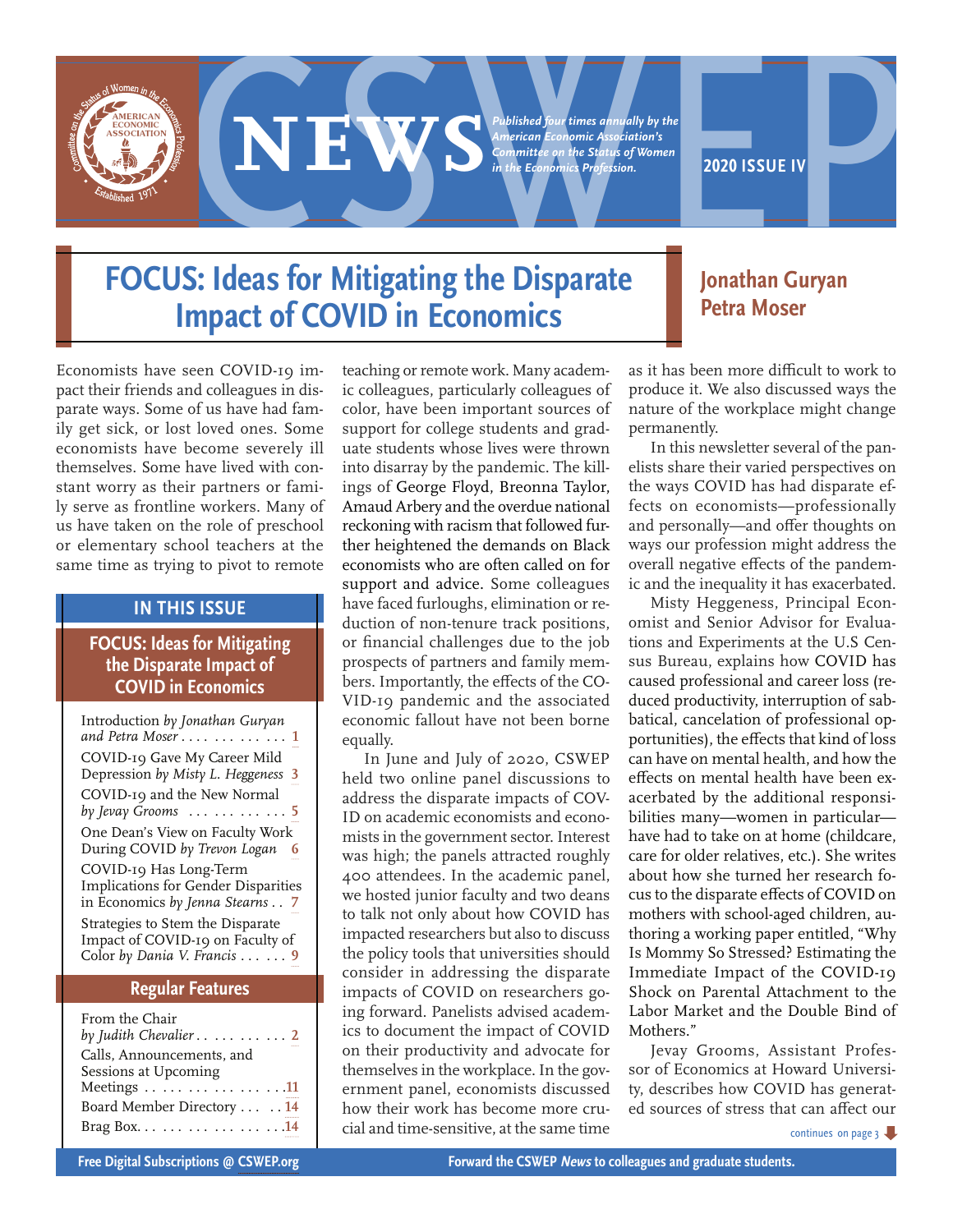#### **Contributors**



**Dania Francis** Assistant Professor of Economics, University of Massachusetts Boston



**Jonathan Guryan** Professor of Human Development and Social Policy, Institute for Policy Research, Northwestern University

**Misty Heggeness** Principal Economist and Senior Advisor for Evaluations and Experiments, U.S Census Bureau





**Jenna Stearns** Assistant Professor of Economics, University of California–Davis

#### **CSWEP News Staff**

Judith Chevalier, Editor Kate Silz-Carson, Oversight Editor Jonathan Guryan & Petra Moser, Co-Editors Leda Black, **Graphic Designer**





**Jevay Grooms** Assistant Professor of Economics, Howard **University** 





**Trevon Logan** Hazel C. Youngberg Trustees Distinguished Professor of Economics and Associate Dean in the College of Arts and Sciences, The Ohio State University

**Petra Moser** Jules Blackman Faculty Fellow Associate Professor of Economics, Leonard N. Stern School of Business, New York University



## From the Chair **Judith A. Chevalier**

I want to start off by congratulating our 2020 Carolyn Shaw Bell Award and Elaine Bennett Research Prize winners. Nancy Rose, the Charles Kindleberger Professor of Economics at the Massachusetts Institute of Technology is the Carolyn Shaw Bell Award Winner. Professor Rose is a leading scholar of industrial organization and antitrust, a former AEA Vice President and Executive Committee Member and a former Deputy Assistant Attorney General for Economic Analysis, Antitrust Division, United States Department of Justice. Professor Rose has mentored and advised dozens of PhD students and has been a fierce advocate for women in the profession.

Stefanie Stantcheva is the Elaine Bennett Research Prize winner. A Professor of Economics at Harvard University, Professor Stantcheva is an important scholar of public economics, with key contributions to the theory of optimal taxation. Her work also makes contributions to labor economics, macroeconomics, and industrial organization.

On behalf of the CSWEP Board, I invite you to join us to celebrate Prof. Rose and Prof. Stantcheva. As you might expect, these celebrations will look a bit different this year. The awards will be presented at the CSWEP Annual meeting and Awards Presentation which will take place on Zoom on Sunday, January 3, from 2:30–3:30PM ET. At this event, we will share the 2020 *Annual Report on the Status of Women in the Economics Profession*. While we would have loved to celebrate in person, we have planned this event to be short and festive. All ASSA attendees are welcome to attend.

In addition to the annual meeting and awards presentation, there will be a full slate of CSWEP activities at these virtual meetings. CSWEP sponsors paper sessions at the AEA meetings every year as part of our goal of showcasing the work of junior and women economists. Once again, we have received extraordinarily strong submissions for our sessions. This year we have three CSWEPsponsored sessions on the economics of

gender, including one session on gender and the economics profession, with lessons from other STEM fields. These sessions were organized by Shahina Amin, Petra Todd, and Lise Vesterlund. CSWEP is also sponsoring two sessions on entrepreneurship and innovation (organized by Petra Moser and Antoinette Schoar) and a session on the economics of inequality (organized by Jonathan Guryan and Jesse Rothstein).

For almost a decade, CSWEP has been hosting mentoring breakfasts at the ASSA meetings, with sessions for both junior economists and for mid-career women. Although we can't serve breakfast this year and the time window provided by the AEA for special events is not at a time normally associated with the consumption of breakfast, we are thrilled to host these events again this year. These mentoring opportunities are organized by Sebnem Kalemli-Ozcan, Sandy Black, and Petra Moser. The Mentoring "Breakfast" for Junior Economists will take place Monday, January 4, from 2:30–3:30PM ET. Our "Breakfast" for Midcareer Economists is scheduled for Tuesday, January 5, from 2:30–3:30PM ET. We encourage economists within six years of their PhD as well as graduate students on the job market of all genders to pre-register for the "Breakfast" for Junior Economists. The "Breakfast" for Midcareer Economists is designed for economists who have navigated their first promotion. For women in academia, midcareer mentees are typically associate professors, but women at a similar career stage outside of academia are also welcome to pre-register for this event. For all of the breakfast programs, senior economists will provide advice and information. Feedback from participants on prior breakfasts has always been very positive. Preregistration information is available in the "Calls and Announcements" section of this issue of the *News* as well as at **cswep.org**. The organizers and I and are extremely pleased by the outpouring of volunteer mentors who emailed us when

continues on page 10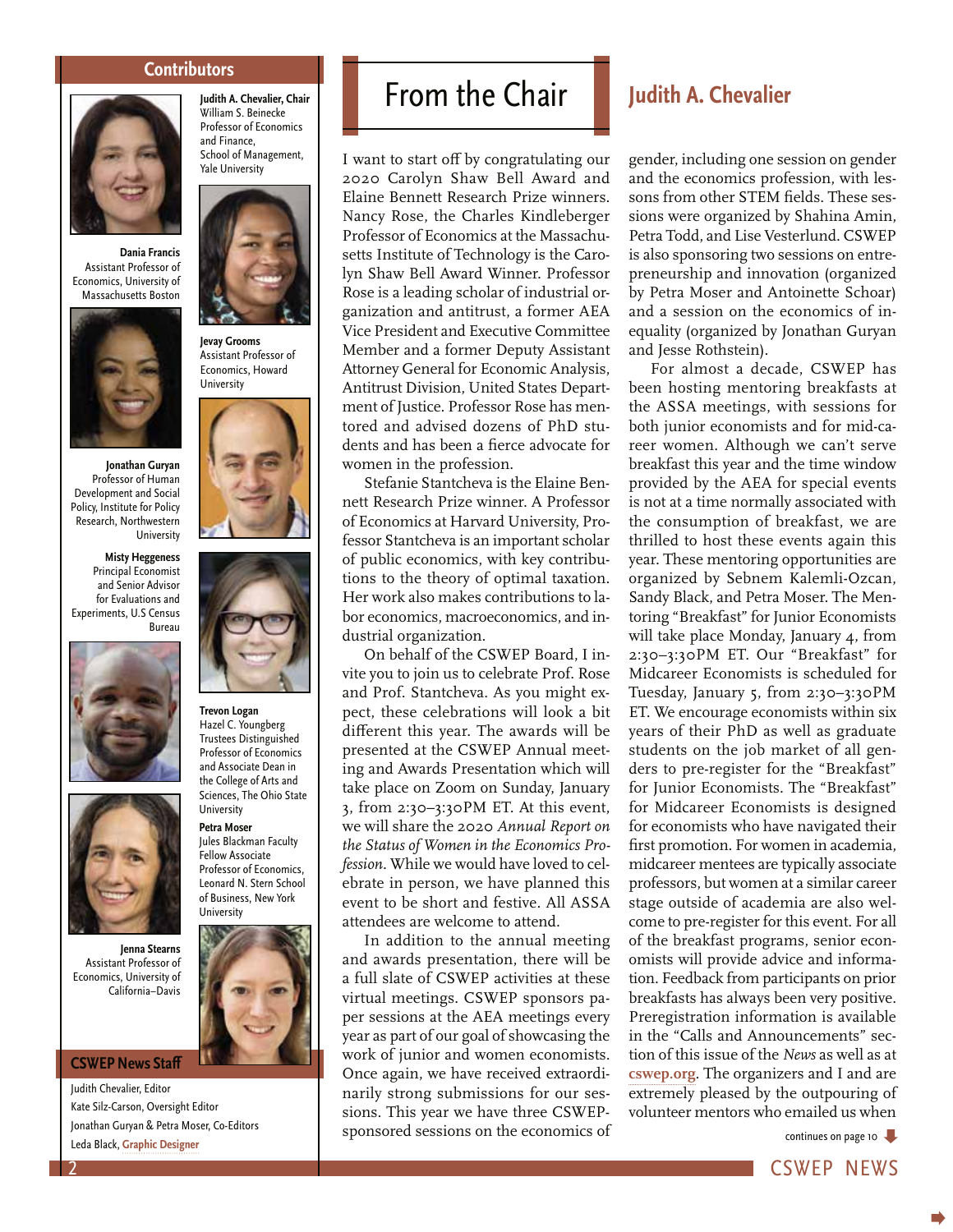# **COVID-19 Gave My Career Mild Depression and Other Pandemic Tales**

#### **Misty L.**  Heggeness<sup>1</sup>

I don't know where you were on March 12, 2020, but I was living my best career life. Just as the snow and frost were melting away in the land of Lake Wobegon, I was planning my biweekly return to DC; visiting my spouse, daughter, and son for a long weekend. Little did I know it would be my last moment experiencing Minnesota Nice before the COVID-19 shelter-in-place where everything came to a grinding halt.

As a spouse, parent and intellectual, I struggle to be productive with my research while living a normal family life. But I thought I had found a temporary solution in which I could prioritize productive research above the other important aspects of my life that were constantly pulling me in multiple

directions.

An amazing opportunity had presented itself in the spring of 2019. I was offered a 9-month visiting scholar position at the Federal Reserve Bank of Minneapolis' Opportunity and Inclusive Growth Institute. My spouse had just returned from a 6-month residence at the same institution and could hardly deny me the exact opportunity. I couldn't wait to be a "productively-single" adult again, discarding any and all real-life adult responsibilities like preparing family dinners or washing mounds of clothes. For this career-driven introverted mama, a short-term opportunity like this was like a dream come true.

My sabbatical started out great. I traveled to Minneapolis in September, leaving my spouse and kids back in DC; returning to be with them every other weekend. I'm not going to lie. It was tough. All of a sudden, I found myself in hours-long phone conversations with my 11-year old daughter (she never did that when Dad was away), and everyone was sad or stressed. But, through it all, I was gloriously productive! I finally published my dissertation (a decade old) and another piece that had been trailing me for about five years. I submitted three other papers for review. I

#### **FOCUS Introduction** continued from page 1

mental health and may reduce our productivity. She offers insightful advice for tenure-track junior faculty who may be thinking about tenure review several years in the future, and describes her research with Alberto Ortega, Assistant Professor in the O'Neill School of Public and Environmental Affairs at Indiana University, and Joaquin Rubalcaba, Assistant Professor of Public Policy at University of North Carolina-Chapel Hill, documenting the disparate effects of the COVID pandemic on mental health.

Trevon Logan, Hazel C. Youngberg Trustees Distinguished Professor of Economics and Associate Dean in the College of Arts and Sciences at The Ohio State University, writes from his perspective as a dean and discusses how the decision many universities made to extend tenure clocks will affect economists. He encourages economists to carefully document the ways the CO-VID pandemic has affected their productivity and offers advice for assistant professors about what to document and

whom to talk with to best prepare themselves for their tenure review.

Jenna Stearns, Assistant Professor of Economics at the University of California-Davis, discusses the unequal effects of COVID on female economists' productivity. She reports on the results of a time-use study of academics she conducted with Tatyana Deryugina and Olga Shurchkov. Their survey shows that parents are spending less time on research than before the pandemic. Notably, mothers have reduced their research time more than fathers, and the reduction in research time by mothers is replaced with additional time in childcare. Her research also shows that gender-neutral tenure clock pauses—a policy adopted by many universities in response to the COVID pandemic—can exacerbate gender disparities.

Finally, Dania Francis, Assistant Professor of Economics at the University of Massachusetts Boston, looks to the future to point out the importance of universities in mitigating the disparate impact of COVID. Universities can take steps now to institutionalize how COV-ID-related interruptions to research productivity should be taken into account in tenure reviews. Dania also notes that it would be helpful for colleagues in other disciplines participating in promotion reviews if the American Economic Association were to make a statement about the many ways in which COV-ID has affected economists' research. Finally, she calls on all of us to change how our institutions value the unequal service burden faced by women and underrepresented minorities.

Together our panelists not only discuss how COVID has affected the economics profession, but also present possible policies to mitigate the disparate impact of the pandemic. We are extremely grateful to all panelists for taking the time to participate, and we appreciate their contributions to this newsletter, especially at a time when the demands on their attention are extreme. Thank you!

<sup>1.</sup> Misty L. Heggeness is a principal economist and senior advisor for evaluations and experiments at the U.S. Census Bureau. Any thoughts, opinions, and errors expressed here are entirely her own and do not reflect any official position of the U.S. Census Bureau. Special thank you to my dear friend, Dr. Martha Aby, for her willingness to review, edit, and provide valuable feedback.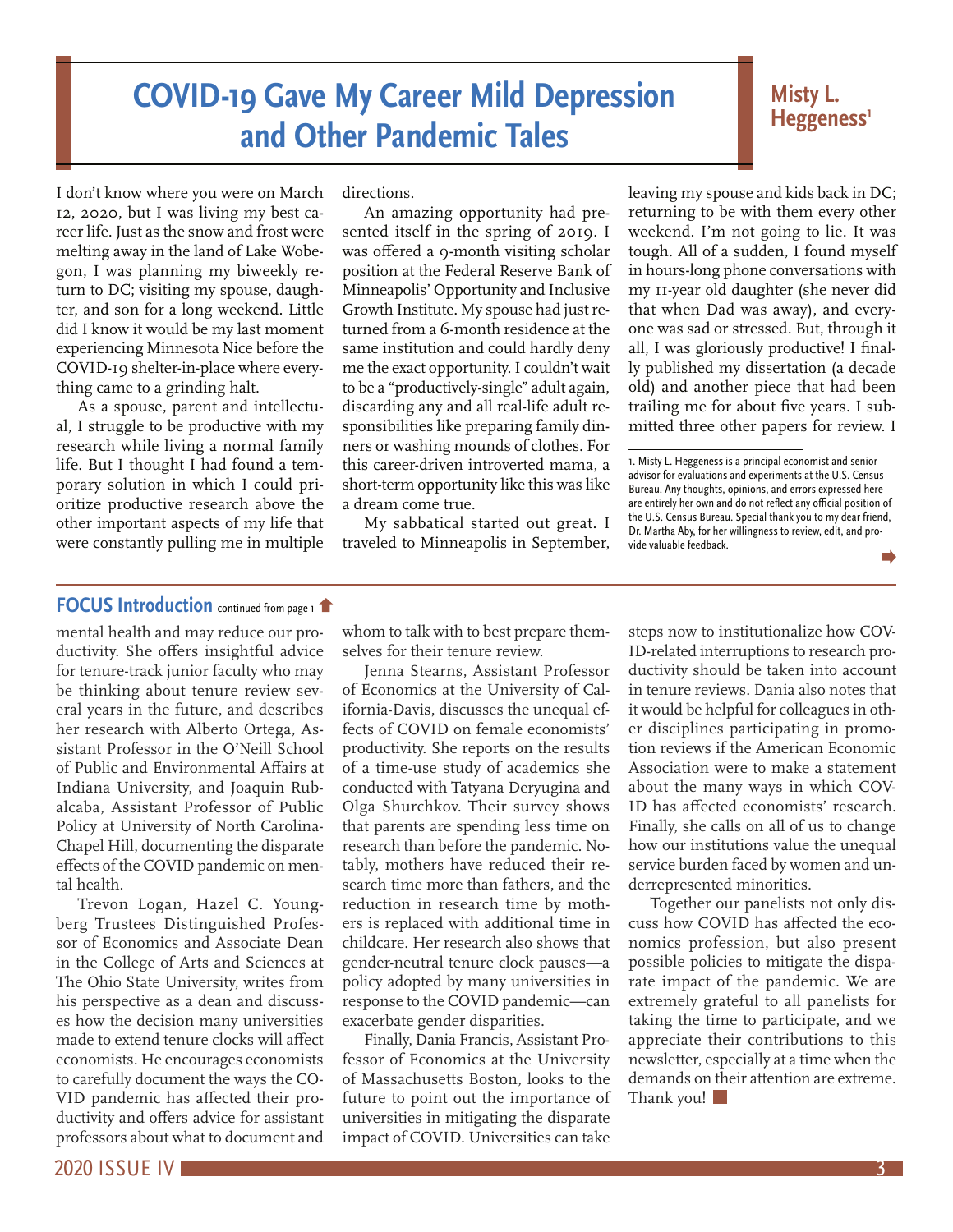#### **Career Depression**

started two new research projects. Overall, I was taking advantage of every free second I had to be productive with my research. It was amazing.

Then came March 12. The Bank was beginning to restrict travel due to CO-VID-19. I was worried I would get stuck in Minnesota—far away from my family. So, I asked the Bank to let me travel back to DC and work there for a month. By then, surely, all this COVID-19 nonsense will have passed, right? I cleaned out my office, packed up all my comfortable house clothes, and took my last plane ride back home. It was marvelous to be back with my family for more than a quick 2-day weekend hustle.

The day after I returned my kids' schools announced they were closing, and the state of Maryland (where I live with my family right outside DC) issued a stay-at-home order. That same day, the Minneapolis Fed went remote and visitors were not allowed back in the building until at least June. By then my time in sabbatical would be over. This is the moment where my life drastically changed.

The first few days of the pandemic stay-at-home orders felt magnificent. Kids were excited for the break. I was happy to be working from home and spending time with my family. We did bike rides and movie marathons. I gave my best attempt at a sourdough bread starter. We could all sleep in a little longer; slow our pace a little more. I was research productive—analyzing data and writing. But, for me, there was a slow and steady decline in my ability to maintain productivity.

My kids started online schooling but keeping them up to speed and settled into their new routine was demanding. Their emotional needs grew and grew as they got sick of being stuck inside and doing schoolwork through a computer with no in-person social interactions with friends and teachers. Preparing breakfast, lunch, and dinner became exhausting. I found I just couldn't manage all that plus my research—which by nature required long uninterrupted moments in order to advance.

Probably about a month into the pandemic, I had reverted to doing solely administrative and coordination tasks for work and my research productivity drew to a complete stop. It was around that time that my annual wellness check with my doctor was due—virtual of course. My doctor gave me a string of questions and proceeded to tell me I was mildly depressed. Depressed!

Reflecting, while I hadn't lost anyone to COVID-19, and I was lucky to be able to telework and be with my family, I had HUGE career losses: three more months of individual "single-lady" career productivity in Minneapolis (gone); participating in the Women in the World Summit 2020 onstage at Lincoln Center in New York City on April 1, which included being on a panel with Arianna Huffington to discuss marriage, finances, and gender (gone). Opportunities I wouldn't get back again.

On top of that, I was really struggling to balance this new pandemic lifestyle. Not being able (or having the energy or desire) to engage in research was making me sad and angry. I knew I needed to continue my research to be happy but between helping kids with school, dealing with their emotional needs, continuous meal preps...I just couldn't.

My spouse is awesome and does way more than his share of taking care of our kids—but it still felt like too much for me. The responsibilities of work, maintaining the house, and handling the increasing emotional needs of my kids were daunting. Every flittering emotional need my children had came straight into my lap. My daughter would complain she couldn't do the schoolwork; didn't understand it. Only mom could help. All it took was for me to literally sit next to her and she would somehow figure it out. But helping her deal with all the stress and anxiety induced by online schoolwork was draining. My son hated online school and needed constant monitoring. It frustrated everyone in the house. I was overwhelmed.

What I could do, though, was find other ways to take care of my mental health. I invested in a Fitbit and started taking long walks every day around my neighborhood. I downloaded a yoga app and started doing yoga every day; I made my sleep routine and meditation a number one priority. All these things helped tremendously, but I still had the itch for research but no desire to work on current projects. And, I was angry at the raw in-your-face awareness of the heavy burden placed on women for domestic tasks and childcare responsibilities that this pandemic exposed.

I couldn't be the only one having this experience. I started worrying about the negative impact of COVID-19 on women's careers and labor force participation more generally. It was at that point that I decided to do what any good researcher would do—interrogate the data. I knew I was angry enough and passionate enough about the topic and could use that energy to reprioritize my time, focus, and energy. And I was right. It was easier to ignore the cries for attention and other household distractions when I was doing something with a larger purpose.

I downloaded data from my favorite source (**ipums.org**) and got to work. Using data collected monthly from the same individuals, I compared the impact of pandemic school closure and stay-at-home orders on the labor force participation of parents. Did moms and dads in early closure states experience higher rates of detachment from the workforce or changes in hours worked or pay than their counterparts in late closure states between 2019 and 2020?

The findings were telling. Moms of school age children in early closure states were 69% more likely to take leave from work than their late closure state counterparts. Dads reduced their work hours ever so slightly (1/2 an hour during a 40-hour work week). I found no impact on leave taken by dads or women without children. The full paper titled *Estimating the Immediate Impact of the COVID-19 Shock on Parental Attachment to the Labor Market and the Double Bind of Mothers* can be found **here**. I wasn't alone. I found, at least, a limited amount of evidence that working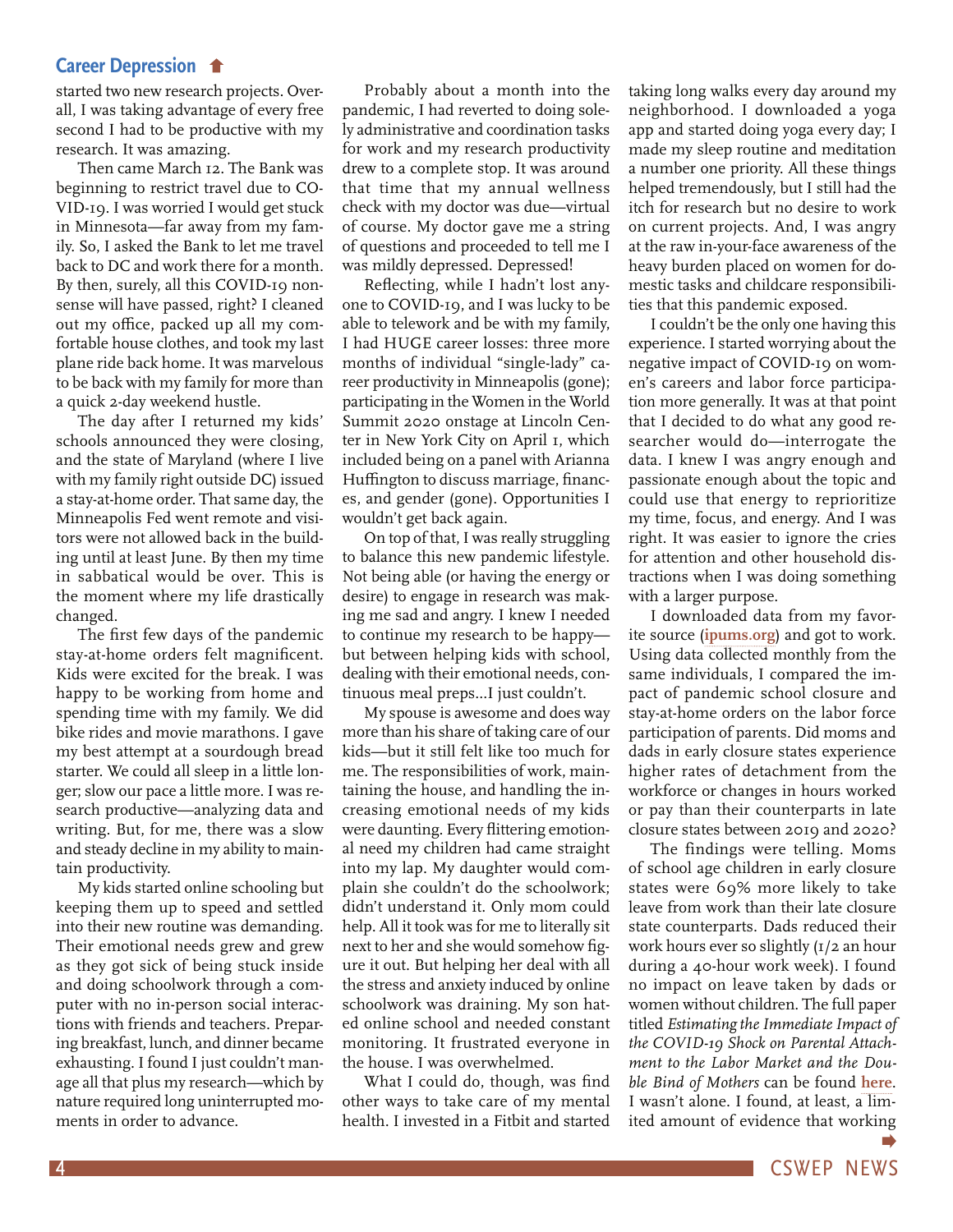The COVID-19 pandemic has shifted our sense of normalcy. How we manage shared spaces may never return to pre-COVID conventions, or at least not for some time. For some faculty, COV-ID has had a disparate effect, whether it be parental responsibility, mental health distress, or the heavy weight of the national discussion on race. As a foster mother of two school-aged children, I have found myself under more pressure with school closures. This coupled with having a significant other whose industry has been severely impacted by CO-VID, has created a unique set of stressors. Although faculty have similar work expectations, our productivity is directly influenced by the fact that our personal responsibilities can look very different. The past several months have taught me to not assume that what I have experienced is common knowledge and when the time for tenure comes I need to be in control of my narrative.

To help address the disparate effects of COVID, I found myself setting realistic expectations for what I can do given my new environment. Additionally, I have begun to document my productivity and what impacts my research so

that I am prepared to discuss it when the tenure process starts. Although all faculty continue to cope with the difficulties of the new reality of COVID, assistant professors face additional complexities, such as having less exposure for their research and fewer networking opportunities. One thing I have found useful is senior colleagues, particularly my CSWEP mentors, setting up "coffees" with colleagues who can offer advice and potentially serve as letter writers in the future. Senior colleagues taking the initiative to help fill the gaps caused by the loss of conferences and seminars is crucial for junior faculty members' scholarship.

Acknowledging the heterogenous effect of COVID, my co-authors and I are committed to better understanding its effect on vulnerable communities. One **current project** with Alberto Ortega (Indiana University), Joaquin Rubalcaba (University of North Carolina–Chapel Hill), and Edward Vargas (Arizona State University) uses unique survey data to look at mental health distress during the pandemic across employment typology (essential non-healthcare, essential healthcare, non-essential), and by race

#### **Career Depression**

mothers were experiencing a unique struggle during the pandemic.

There is so much more we don't know. What will the long-term impacts be? What will happen to the gender wage gap and other inequalities we care about? It became clear to me that if policymakers didn't act now, female labor force participation would take a major hit at the end of this global crisis. So I **wrote about it** and have been trying to raise a voice to the issue ever since.

I'm still worried. Worried for my own family and how we are going to manage pandemic schooling and work this fall. Our school district just put out its virtual fall plans, which seem to

require elementary students to be engaged in and out on Zoom for 6+ hours a day. That will clearly need adult supervision. Who is going to do it when the adults are trying to work? If the data is any indicator, it will primarily be moms. Many of whom will have to stop working to help their kids with online schooling because they lack the financial resources to hire someone else to do it.

As for me, you will find me out taking long walks on cool fall evenings, meditating, and otherwise trying to take care of myself—because my family, friends, and colleagues need me at my best if I'm going to do my part to help us all survive in this new pandemic life.

and ethnicity. The prevailing theme is that, on average, all Americans surveyed reported high levels of mental health distress, but some racial and ethnic minorities report heightened levels relative to White respondents. In particular, we find that essential non-healthcare Black and Hispanic workers are between 27 and 63-percentage points more likely to report elevated levels of distress across all mental health inventories (*anxiety, worry, depression, pleasure, and sleep*) relative to their White counterparts. Our findings highlight the additional dimensions to which Black and Hispanic Americans are disproportionately affected by the Coronavirus pandemic. Furthermore, it calls into question how essential worker classifications, compounded by U.S. unemployment policies, are potentially amplifying the mental health trauma experienced by workers.

With schools closed and daycare not a viable option for everyone, some parents have found themselves in a predicament, managing their children's education while maintaining full-time employment. In another project (forthcoming in *Educational Researcher*) with the previously mentioned co-authors and Cassandra Davis (University of North Carolina Chapel Hill), we highlight how parents and guardians have been catapulted into a new role as *proxy educators*, introducing them to additional stressors. This is especially important given the body of research on teacher burnout and student outcomes. As we all continue to grapple with the stressors of this new normal it is also important that we as researchers identify the disparate effects on mortality, morbidity, and beyond so that we can adequately contribute to the conversation on how we will chart a path forward that considers the needs of all Americans.

## **Jevay Grooms COVID-19 and the New Normal**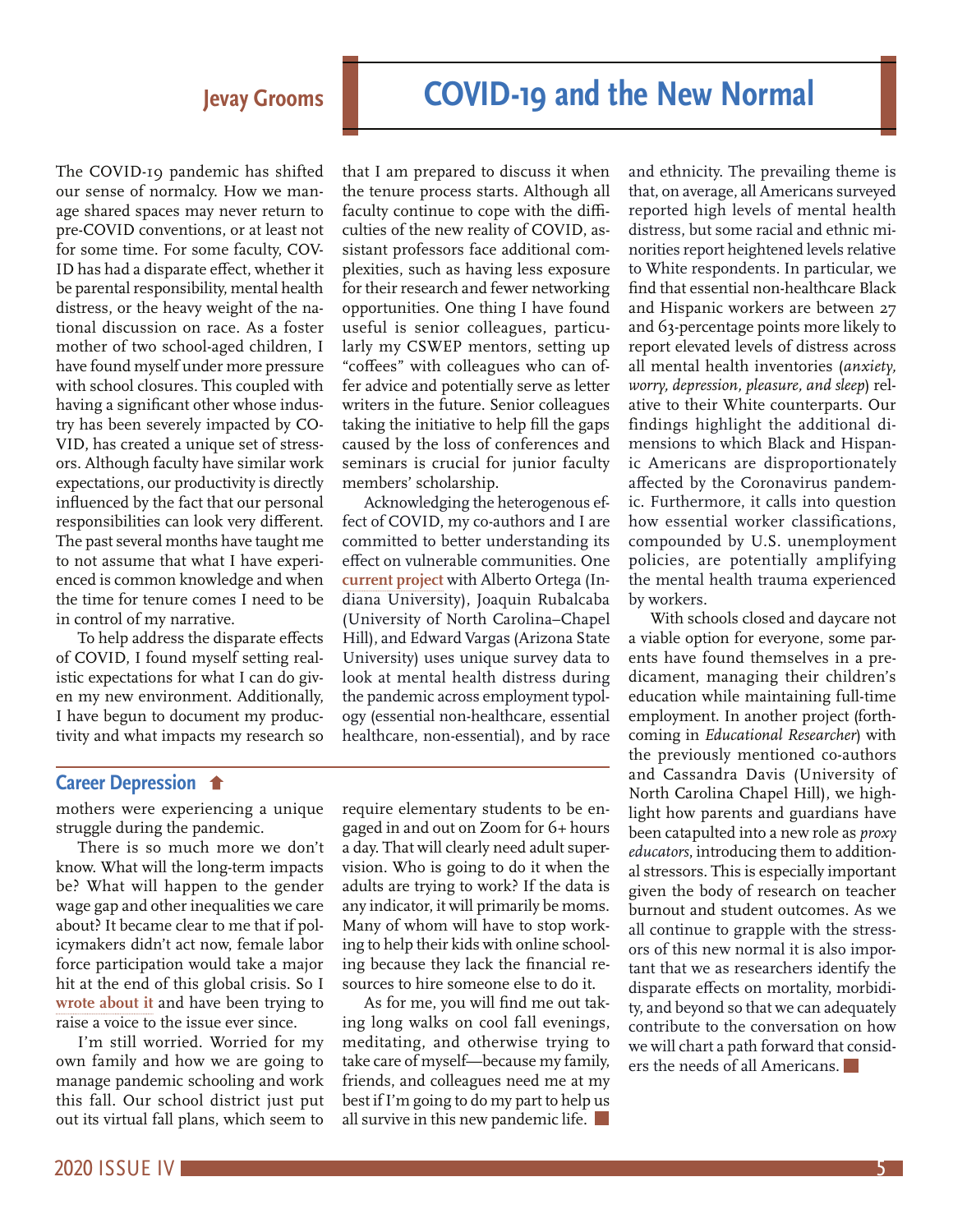## **One Dean's View on Faculty Work During COVID** Trevon Logan

The impact of COVID on your professional life depends critically on both where you are in terms of your career and also your institution. It's important to think about what something like CO-VID means for a large institution, because decisions are made to balance the interests of several different constituencies, beyond the level of departments or even colleges. At a smaller institution, you may have less bureaucracy, and this could mean a more specialized or nuanced response to your particular situation.

There are some critical questions you want answers to now. What is going on and what are the decisions that are being made? How will they impact you? And who are they being made for? Almost every university very quickly decided to extend the tenure clock for assistant professors in light of the pandemic. That's typically the way universities operate for these sorts of policies. This decision was not guided by any particular concern for the social sciences, and certainly I never heard anyone say anything about economists when they were making this decision. They were driven primarily by laboratory sciences, which had to completely shutter their labs.

It is not clear that the one-year extension to the tenure clock is going to be enough for junior faculty, and most administrators know this right now. The belief in March and early April was that this would all be over by mid-Summer 2020. It certainly is not over as of September 2020, and in some parts of the United States the situation is declining. We see that some campuses have closed again. We could lose the entire 2020–2021 academic year in terms of reasonable ways in which faculty could make progress on their research. For this reason, I encourage you to contact your department chair and your deans about this particular issue now. If the conversation does not begin now, the

effects of COVID on junior faculty will become an issue in three to four years, when these faculty begin to go up for promotion and tenure.

Even though the decision to extend tenure clocks was not guided by social science, we need to think hard about what the pandemic means for us as economists. The work environment during COVID creates a great deal of uncertainty. If there is a discipline which knows the impacts of uncertainty on productivity, it is economists, and we should be thinking about ways to communicate this to decision-makers in administrative positions. Take proactive steps to make COVID a part of your record. The issue is, how will this be remembered and recorded two to five years from now? Unless you actively document your record now, it will be difficult to make a case for the effect of COVID on your record in the future. Minimize the burden on your time by cataloguing the extra work you do as a result of COVID (such as switching courses to blended or online) as you do it, just as you would do with other features of your dossier for your P&T file. In particular, document the following:

#### **1. Research Productivity**

We should not expect the same research productivity if people do not have access to the same research environment in multiple dimensions. There are lots of things that have negative impacts on our research productivity when campus is shuttered and travel is restricted. Our networking opportunities, co-authoring opportunities, and our physical interactions with other scholars that can actually spark new ideas are severely limited in a virtual environment. A lot of junior faculty I know get a lot of work done at conferences because it's the one time they can see their co-authors. This lack of opportunity is going to generate a significant loss to junior faculty, and particularly junior faculty with children.

In addition to not being able to travel and network, you might not be able to spend all of the money that you have been promised right now. This is something that clearly has a negative impact on you getting your work done, and you need to very carefully document that. Although this type of record-keeping is primarily the university's responsibility, it has an impact on you that you need to be able to articulate.

COVID is also likely to have a negative effect on your frequency of publication. Given the already extensive lags in the publication process in economics, if the turnaround time of outlets slows even more, this will hurt junior faculty. Economics is already in the tail of the distribution of social science scholarship in terms of time from submission to publication, and if more papers are being submitted now because some members of the profession are experiencing a positive productivity shock, this could move us even further away from a faster and more equitable publication process. Your department and committees need to make a case for you regarding how the profession operates. This is advocacy your department should be doing already, but they may need to redouble their efforts in light of the pandemic.

#### **2. Evaluation of Teaching**

Another aspect of the COVID environment that we should stress is the amount of time it takes to do quality instruction, and quality instruction online. We moved courses online and the range of quality for those courses is highly variable. Typically, if a faculty member makes the investment into online learning, they would start by attending an in-person seminar in order to learn how to do online instruction. Now, faculty are learning how to do online instruction sub-optimally, and the students actually know and can see this. My conjecture is that there was much

6 CSWEP NEWS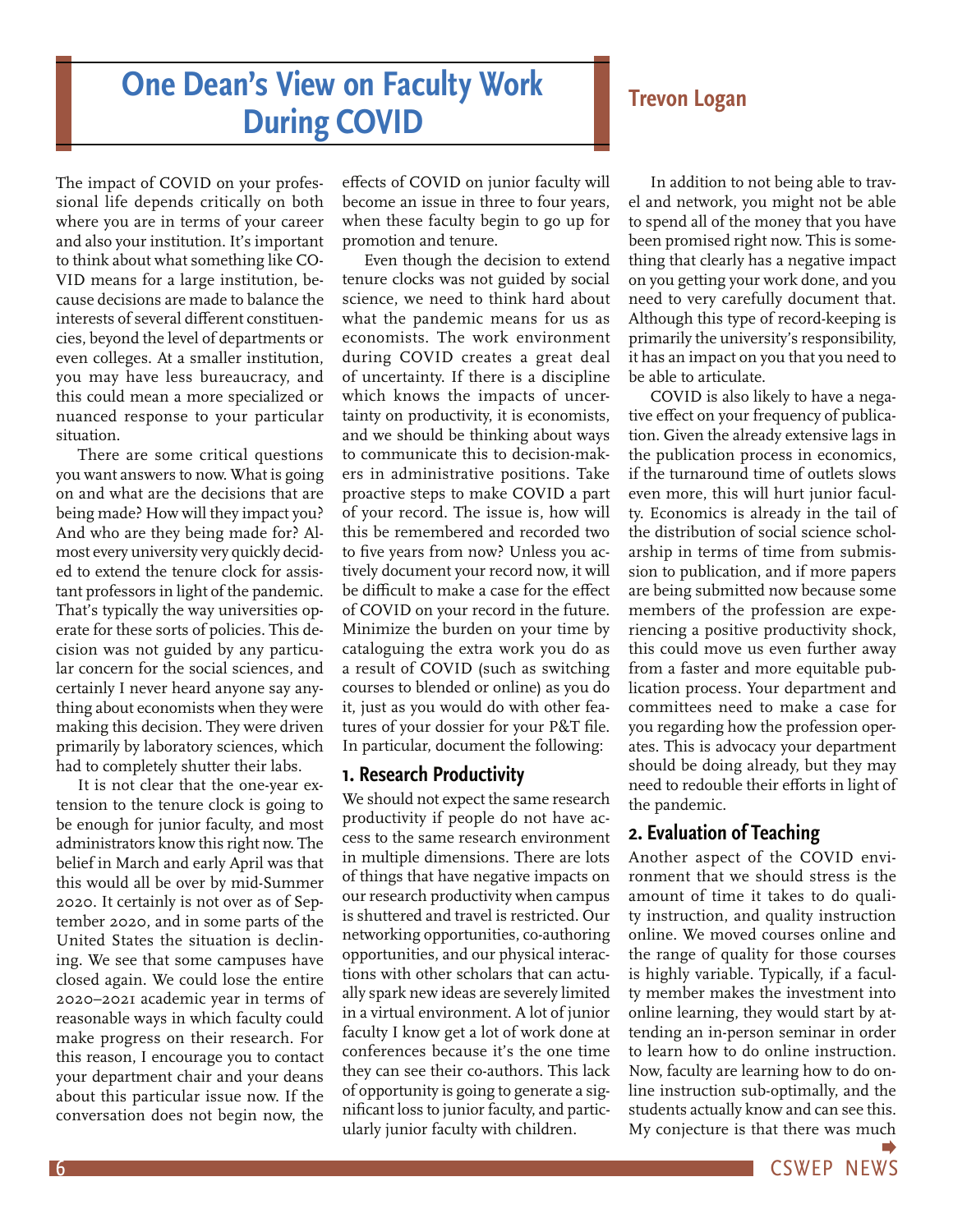The COVID-19 pandemic and accompanying restrictions have affected everyone, causing severe health and economic consequences for many workers and their families. In general, academics have been relatively shielded from the widespread job loss and substantial earnings reductions more common among workers in other occupations. But economists and other academics still face important COVID-19 related challenges which continue to affect their physical and mental health as well as their work productivity. Some economists have become severely ill with SARS-CoV-2 infection, and others are caring for sick or at-risk family members and friends. Many are experiencing a heavy emotional toll associated with decreased social stimulation and increased anxiety and stress over health and safety. These negative shocks to well-being also often lead to impacts on work behavior, and the pandemic has directly affected academic productivity in other ways as well. The shift to work

# **COVID-19 Has Long-Term Implications for Gender Disparities in Economics Jenna Stearns**

from home, physical distancing requirements, and full shutdowns or other ongoing worksite restrictions continue to limit access to key work resources including labs, equipment, data, human subjects, and the ability to operate or monitor field sites. Cancelled conferences and seminars make networking and informal peer review more difficult. The switch to online teaching is proving costly for many instructors, taking time away from research and other activities.

On top of all this, parents face another particularly challenging set of issues associated with COVID-19. As schools and daycares shut down abruptly, parents of young children have had to act as homeschool teachers and full-time childcare providers alongside working from home. With many school districts across the country opting to start the new academic year in distance learning, childcare remains a major challenge for parents.

These COVID-19-related disruptions have almost certainly affected the time use and productivity of economists and other academics. But how have they affected existing gender disparities, particularly among parents? Even before the pandemic, female academics spent considerably more time in childcare than their male counterparts. If the increased childcare responsibilities associated with COVID-19 continue to fall primarily on mothers, women will bear the brunt of the career consequences. But if male and female academic parents are both now more likely to work from home, the division of labor within a household could change in a way that results in a more equal sharing of caregiving duties.

Although the long-term effects of the pandemic are not yet known, recent evidence suggests that academic parents have not equally assumed these new childcare responsibilities. In a recent time use survey of academics I conducted with Tatyana Deryugina and Olga Shurchkov, we find that while both mothers and fathers report spending

#### **One Dean's View**

more investment into quality instruction among women in the profession and women in the professorate more generally than men. Part of this could be due to the likelihood of negative course evaluations for women faculty, especially in STEM areas like economics. We should not expect the same student evaluations or even teaching quality when the method of transmission of teaching and the type of teaching is still in flux.

#### **3. Tenure Letters**

When it comes to tenure letters, priority one is to understand your institution's rules for promotion and tenure, and what does and does not go into an external letter of evaluation. These vary by institution. At my institution, the letters only pertain to research. There is

no discussion of anything that will be actually related to COVID-19 in particular, unless it is about how it has affected the pace of research. Some universities explicitly ask letter writers to evaluate candidates relative to a cohort defined by "stage of career," which can be very vague, so people usually and typically use PhD vintage. That is not going to be an effective control for the coronavirus. Universities, provost's offices, colleges, and departments must start looking at the language that describes how people are evaluated, particularly when they're asking letter writers to evaluate research productivity. Begin this conversation with your department head, and unite with other junior faculty to lobby for changes.

At my institution and many institutions, letters do not speak to teaching, service, or the question of whether or not someone would merit promotion and tenure at their own institution or at Ohio State. If there is scope for letters at your institution to address these issues, then it is something that you should consider.

Know the specific rules and regulations of your own institution as you begin to navigate this process for what I hope will be a positive outcome, not only for promotion and tenure, but more specifically for getting past the pandemic. Begin a conversation with your chair about what you should and should not include in your annual review process, and keep as thorough an accounting as possible of your time and progress as possible.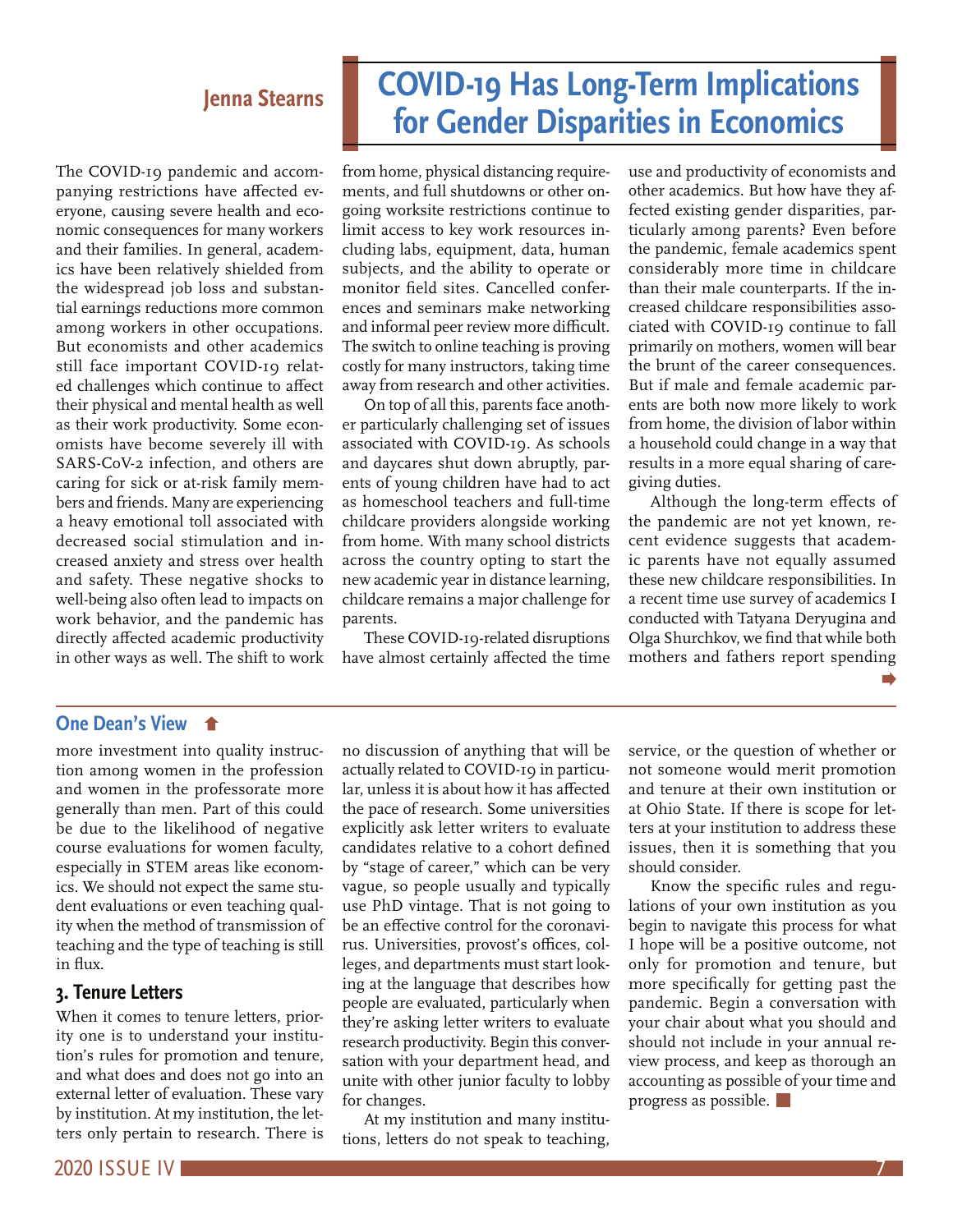#### **Long-Term Implications**

less time on research than they did before the start of the pandemic, mothers have reduced their research time significantly more than fathers. This research time is replaced with childcare. Mothers have spent about three more hours per work day in primary childcare on average since the start of the pandemic. Academic fathers have also substantially increased their time spent providing primary childcare, but by significantly less than mothers. As mothers already spent more time in childcare than fathers, the pandemic has exacerbated the existing childcare gender gap in this sample by nearly 50%. Another recent survey of Canadian economists conducted by the Canadian Women Economists Committee finds that more women than men identify childcare and homeschooling as an important barrier to their productivity during the pandemic. The same survey also shows that female economists are more concerned about effects on research output, tenure and promotion, and fall teaching compared to their male counterparts.

In fact, recent research suggests that these gender differences in perceived barriers and time use translate into productivity gaps. Early evidence suggests that men have been relatively more productive than women since the onset of the shutdowns. Even by April, journal editors started to informally comment on differential trends in the gender composition of authors on submitted papers. Although it is too early to look at effects of COVID-19 on peer-reviewed publications in economics, working paper submissions by female authors **fell** by about five percentage points following the shutdowns. As women made up only about one quarter of authors prior to the start of the pandemic, this effect represents about a 20 percent drop relative to the mean. We might expect submission rates to continue to diverge going forward, as childcare remains restricted and many of the working papers released over the past few months were likely already in progress prior to the start of the pandemic.

Similar gender gaps in working papers appear to exist in other disciplines as well, including biological sciences, earth sciences, health sciences, and other social sciences. In many disciplines, women also represent a disproportionately small share of authors on COV-ID-19-related research compared to non-pandemic-related work. Although there are several potential explanations for this finding, it may indicate that female academics are spending less time on new projects.

If these productivity gaps persist into differences in eventual publication rates or publication quality, then the pandemic will affect placement, tenure, and promotion decisions not just now but for years to come. To the extent that institutions want to account for these unexpected and hopefully temporary productivity shocks affecting many faculty members and graduate students, designing university policy will be important.

Tenure clock stopping policies are one of the most common types of policy that universities have implemented in response to COVID-19. Unlike preexisting clock stopping policies which have specific eligibility criteria such as the birth of a child, these COVID-19-related policies generally apply to all assistant professors regardless of circumstance (though some universities have "opt-in" policies while others require eligible faculty to "opt-out"). Such policies are limited because they only affect junior tenure-track faculty members, and do not apply to tenured professors, nontenure-track faculty, other academic researchers and post-docs, or graduate students. Furthermore, these policies do not adequately account for the differential effects of the pandemic on productivity across demographic groups. Gender-neutral tenure clock stopping policies for having a child actually exacerbated gender disparities in economics, and the mechanisms at play in that setting may apply here as well. While tenure clock stopping policies are easy to implement and relatively costless for universities, we need to be aware of the

potential for differential impacts across gender and family status. It is important to keep in mind that these and other equal access policies do not necessarily imply increased equity in outcomes.

#### **Join the CSWEP Liaison Network!**

Three cheers for the 150+ economists who have agreed to serve as CSWEP Liaisons! We are already seeing the positive effects of your hard work with increased demand for CSWEP paper sessions, fellowships and other opportunities. Thank you! Dissemination of information including notice of mentoring events, new editions of the CSWEP *News* and reporting requests for our Annual Survey and Questionnaire—is an important charge of CSWEP. For this key task, we need your help. We are looking for liaisons from the following colleges and universities:

Hunter College, CUNY Ripon College Sewanee University of the South DePauw University Randolph-Macon College University of Cincinnati Lehigh University

If you know individuals at these institutions who you think might be interested in serving as a CSWEP Liaison, please encourage them to contact us at **info@ cswep.org**. We are also seeking liaisons from outside the academy. To indicate your willingness to serve, send an e-mail with your contact information to **info@ cswep.org**.

#### **About CSWEP**

A standing committee of the American Economic Association, the Committee on the Status of Women in the Economics Profession (CSWEP) is charged with serving professional women economists by promoting their careers and monitoring their progress. CSWEP sponsors mentoring programs, surveys economics departments and freely disseminates information on professional opportunities, career development and how the profession works, both on the web and via free digital subscriptions to the CSWEP News. To subscribe, email **info@cswep.org**.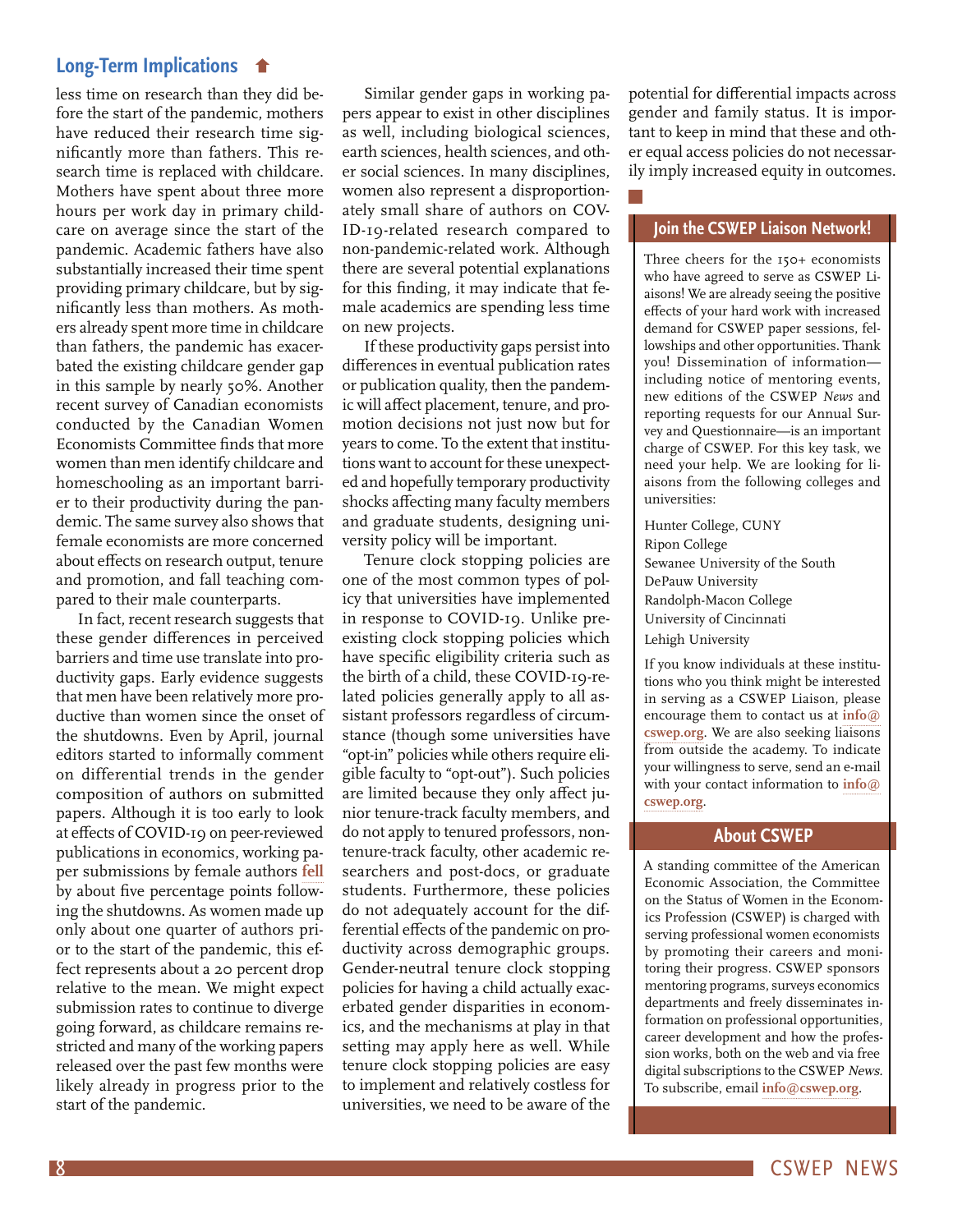## **Strategies to Stem the Disparate Impact of COVID-19 on Faculty of Color**

#### **Dania V. Francis**

As an Assistant Professor I am writing largely from my own experiences, and also somewhat from my understanding as a researcher who studies racial disparities in education, wealth, and labor markets.

To give you a little background on my own COVID-19 adjustment experience, I am mother of two young children—ages 4 and 8. My partner is an essential worker who works outside of the home with an unpredictable schedule. That leaves the lion's share of the day-to-day care of our children to me.

Professionally, two of my ongoing research projects that involved teachers and school counselors in K-12 settings have been disrupted, but I do have other research that I continued, and new opportunities that have opened up. I was only teaching one course during the Spring 2020 semester that I had to convert to remote for the last two months. My course grades were due on May 29, so naturally I turned them in at 11:55 PM that night and looked forward to a calm month of June where I could regroup and reassess.

That changed after the murders of George Floyd, Breonna Taylor, and Ahmaud Arberry spurred a national conversation on race in June 2020. This impacted me both because I am a researcher who studies racial disparities, and because I am a human, a Black woman and mother of Black children in this country. This is the backdrop from which my comments emerge.

I have two main points I'd like to address. First, any steps universities decide to take to address COVID-19 career disruptions should be institutionalized in order to account for the fact that our collective memories can be very short. Simply saying "we'll be sure to take CO-VID issues into account" now is not very reassuring that four to five years from now, when a newer assistant professor goes up for tenure, her colleagues (or

letter writers) will remember the extent of the disruptions COVID-19 presented.

A general statement from the university should go out with all tenure packets sent to letter writers reminding them of COVID-19 challenges broadly and how that particular university has agreed to take those challenges into account for their faculty. Disciplinary organizations like the American Economic Association should create a statement indicating how COVID-19 may have particularly impacted members of that discipline. As an economist, if I were serving on a college-level tenure and promotion committee, reviewing someone in the Anthropology department, I would appreciate a statement from the leading anthropological association that tells me potential ways anthropologists' research might have been affected by COVID-19, which I imagine is very different from how economists' research might have been affected.

If broad, university- and disciplinespecific statements address the potential challenges an individual might face, then when a scholar includes an Individual-specific statement of how COVID affected her, it will seem less like excusemaking and be taken into better context.

My second main point involves changing institutional and professional norms around what counts toward career advancement. Women and underrepresented minority men are being asked to contribute unequal service burdens during both the pandemic and the nation's reckoning with race—committees on racial disparities, reading or drafting statements on race, etc. This is work that should be valued and weighted significantly for promotion and tenure because it represents significant contributions to the university, the profession, and the world.

The main argument I have heard in response to calls for institutional change is "but this will require cultural change in academia … that can take a long time … and may never happen."

But this reminds me of an anecdote I heard recently:

*A couple watched a commercial that said they should check in on their elderly neighbors during the pandemic to make sure they are okay and maybe help them get groceries. The couple, thinking that sounded like a great idea, began to think about which of their neighbors they could help out. As they ran down the list of their neighbors, they came to a startling realization… "we ARE the elderly neighbors."*

To my senior colleagues who say that cultural change in an institution is difficult, I say, look around. You ARE the culture-bearers of your institutions. Ask yourselves, are you perpetuating incentive structures that are inconsistent with what you say you value because "that's the way it's always been done," **OR** can you be the first cohort of deans, chairs, and senior departmental colleagues to put proper weight on the service your women and underrepresented minority colleagues are contributing.

If you fear resistance to a realignment of incentives, put a clear picture in your head of who you think would be doing the resisting. If their titles are all followed by (or soon to be followed by) emeritus, then the resisters to cultural change are no longer the ones in charge. This is not being disrespectful. We can still acknowledge and revere the contributions of these scholars to our field and our institutions without continuing to adhere to their misaligned incentive structures.

These are two ways individuals and universities can work to stem the disparate effect of COVID-19 on women and faculty of color that would likely end up contributing to institutional changes that benefit all members of our discipline.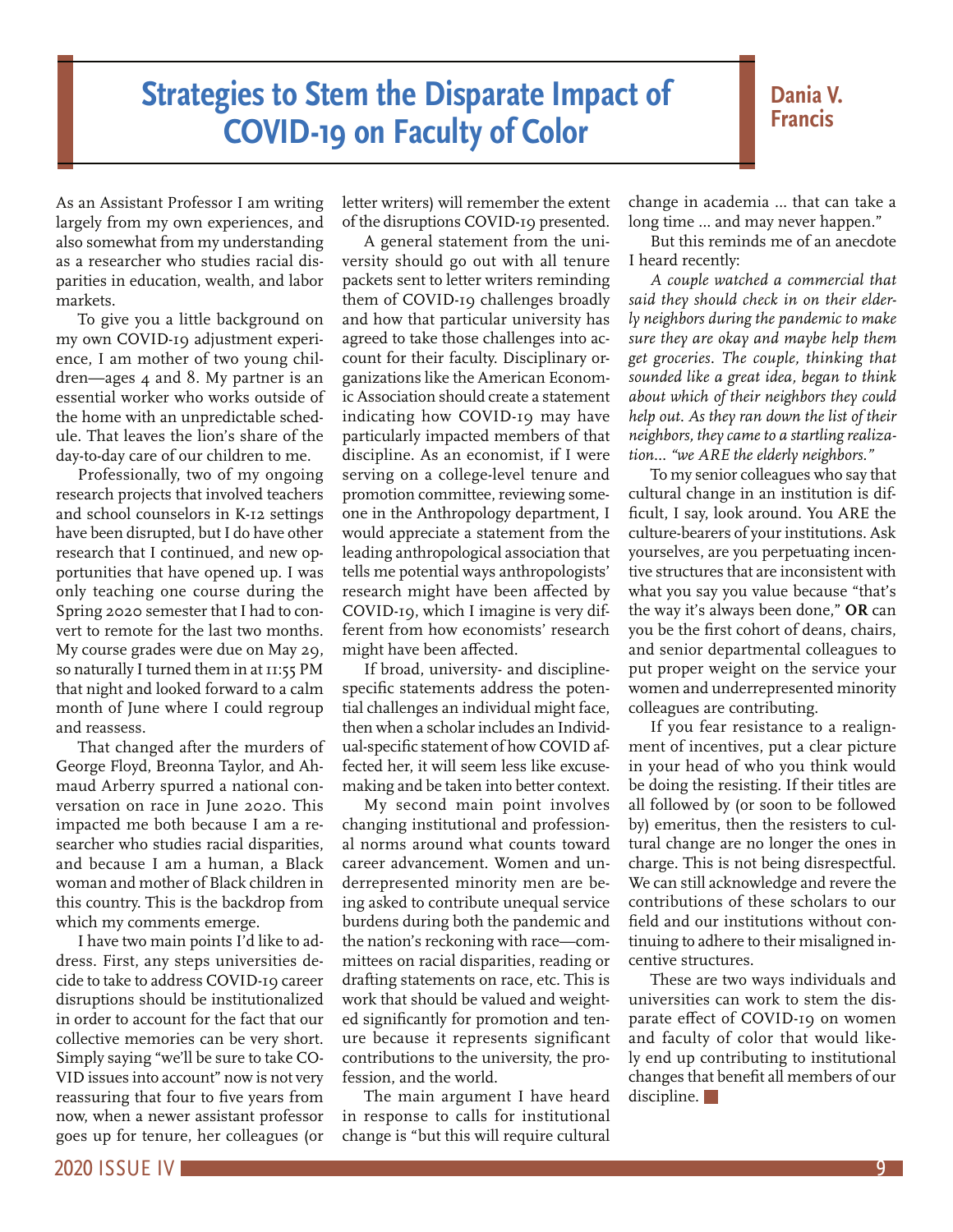#### **From the Chair** continued from page 2

we first issued our call for mentors. We are very grateful to the people who take the time for this and our other CSWEP activities at the meetings.

Immediately following the meetings, the 2021 CeMENT Mentoring workshop for Faculty in Doctoral Programs and the CeMENT Mentoring workshop for Faculty in Non-Doctoral Programs will begin. We are pleased that the AEA Executive Committee supported our request to move both workshops to an annual cadence. Martha Bailey leads the program for Faculty in Doctoral Programs and Jessica Holmes leads the program for Faculty in Non-Doctoral Programs. Our two directors have made great efforts to ensure that this year's virtual program is as meaningful and effective as our live programs have been in the past. They have coordinated extensively. Serving as a mentor at CeMENT is one of the most time-consuming tasks that we ask of people and we are especially grateful to the people who agree to serve as mentors for this program.

During the pandemic, CSWEP has been active in organizing virtual events. At the Southern Economics Association meeting in November, Jen Doleac and Maya Rossin-Slater hosted our first CSWEP graduate student mentoring workshop. Jen Doleac has also organized a robust set of sessions and mentoring events for the meetings. The graduate student workshop is modeled after a workshop that Maya Rossin-Slater created at Stanford University and CSWEP was pleased to help offer this workshop experience to a larger group. We will have a full slate of activities at other regional workshops in 2021.

I hope that readers of the *News* have noted our ongoing series on jobs for economists outside of academia, organized by Stephanie Aaronson and cosponsored by the Brookings Institution. We have had two excellent and informative panels about job opportunities in government, and at this writing, have one planned for November featuring economists from the private sector. Anusha Chari has organized a series of webinars on "Fireside Chats with AEA Journal Editors: Demystifying the Publication

Process." Each session consists of a short 30-minute interview with a journal editor who explains how decisions are made at the journal and answers questions. Our first interview, with AER editor Esther Duflo, attracted nearly 500 participants. A number of people have volunteered their time for these career development workshops, and we are extremely grateful to them and to Stephanie Aaronson and Anushi Chari for organizing. Please check the website for our evolving series of webinars.

This summer we hosted two well-attended webinars on the pandemic and its impact on economists, their work, and their productivity. The first panel was focused on academic economists and was structured as a conversation between junior faculty panelists and two panelists who serve in decanal roles at their universities. The second panel was focused on government economists. Our Focus section in this issue of the *News* grows out of these panels. The section, organized by Jonathan Guryan and Petra Moser, contains written contributions from a number of the panelists from our webinars.

The Focus pieces are thoughtful and represent a wealth of perspectives. These contributions contain *information*, demonstrating the work that economists are doing in helping us understand this pandemic. For example, Jenna Stearns describes her research on academic productivity during the pandemic and Misty Heggeness describes her work on the labor market participation of mothers during the pandemic. Jevay Grooms describes her research examining the mental health distress of workers in different roles and the disproportionate impact of the pandemic on Black and Hispanic Americans. Our contributors also provide poignant reflections on their *personal experiences* and share how they were impacted personally both by the pandemic and by the deaths of Breonna Taylor, Ahmaud Arberry, George Floyd and the ensuing calls for racial justice. For readers of the *News* who have found these last months extremely challenging—these writers make it clear that you are not alone. Our contributors provide

*advice*. For example, Dean Trevon Logan provides detailed information about how to document COVID's impact in a tenure file. Every junior faculty member should read his piece! Finally, our contributors, importantly, *call for change*. Dania Francis argues in her essay that academic institutions (and I would argue government institutions and other places that employ economists) need to understand and value the work being done disproportionately by women and minority men—both during the pandemic and this period of racial conversation, but also more generally. She argues that individual senior economists can play an important role in driving this cultural change. I recommend these pieces to our readers of the *News* and am grateful to Petra Moser, Jon Guryan, and the contributors, all of whom are working especially hard during these challenging times.

I am entering my third and final year as CSWEP Chair. In January, Sandy Black and Sebnem Kalemli-Ozcan will finish their successful terms as at-large member and Associate Chair for mentoring, respectively. While we will miss their contributions, I am delighted that Kasey Buckles will replace Sandy Black and Anusha Chari will step into the Associate Chair for Mentoring role. Our Midwestern Representative Shahina Amin and our Associate Chair for the Survey Maggie Levenstein will be staying on for another term. We are also pleased to announce that, in addition to our traditional Eastern Representative, Southern Representative, Midwestern Representative, and Western Representative roles, we have created a new Washington DC representative position. Stephanie Aaronson has agreed to be our first Washington DC representative. We will be discussing our DC outreach more in an upcoming issue of the *News.* Our board members work very hard in their roles, and I am grateful for the work that our board members stepping down have done, as well as the work of those who are continuing in their service. I also want to thank the AEA staff who have helped us pivot to providing our engagement online, particularly our Committee Coordinator, Rebekah Crowe.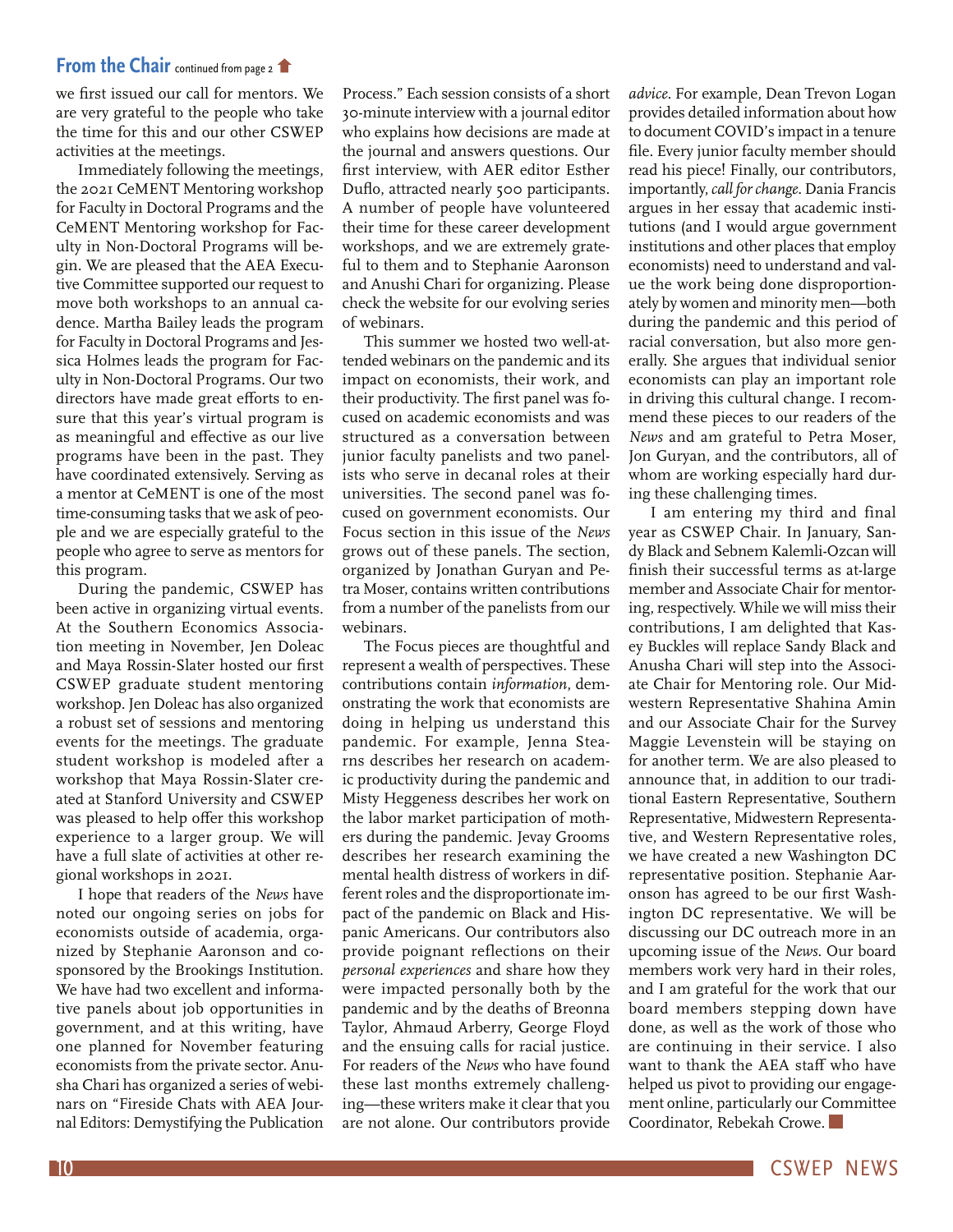## **Call for Mentees and Mentors, CSWEP Mentoring "Breakfasts" @ 2021 ASSA Virtual Meetings**

Each year, CSWEP hosts mentoring breakfasts at the ASSA meetings. Because of the way the virtual meetings are scheduled this year, our events won't be held at a traditional breakfast hour. Nonetheless, we are eager to adapt our popular mentoring breakfasts to the new virtual format.

CSWEP will host two mentoring "breakfasts" at the AEA meetings this year. The Junior Mentoring Event is for untenured assistant professors or equivalent (approximately 6 years or fewer since Ph.D.) or graduate students on the job market. We welcome mentees of all genders. At these informal meet-and-greet events, senior economists will be on hand to provide mentoring and networking opportunities. Topics covered at the Junior Mentoring "Breakfast" will include research and publishing, teaching, grantwriting, job search, work-life balance and the tenure process. Mentees will rotate throughout the event so that they may have the opportunity to connect with the greatest number of mentors.

The Mid-Career Mentoring "Breakfast" creates an opportunity for exchange and peer mentoring for mid-career economists. This event is intended for women and nonbinary economists who have obtained a first promotion. For academic economists, the intended mentee is a tenured associate professor. Mentees who are newly tenured at an academic institution or nonacademic economists in a similar career stage are welcome to attend. Mentoring sessions will be facilitated by senior mentors and will center on managing the service demands that tend to follow promotion and other challenges of midcareer.

#### **The Junior Mentoring "Breakfast" will be held virtually on Monday, January 4, 2021, 2:30PM–3:30PM ET**

**The Mid-Career Mentoring "Breakfast" will be held virtually on Tuesday, January 5, 2021, 2:30PM–3:30PM ET**

To register, click the links above and follow the Eventbrite.com registration prompts.

If you are a senior economist who is interested in serving as a mentor for either event, we'd love to have you join us! To register as a mentor, send an email to **info@cswep.org** indicating the date(s) you are able to attend.

We look forward to seeing you there!

## **Call for Mentors and Mentees for the Adopt a Paper Mentoring Program**

#### **DEADLINE: 31 December 2020**

*Adopt a Paper* is a new mentoring program aimed at providing feedback to junior scholars in the field of economics. Junior scholars submit a working paper to the program, and receive comments from a senior scholar who volunteers to provide constructive feedback on the content of the paper as well as publication advice. Most early career scholars find it difficult to receive comments on their research outputs post-graduation, prior to submission for journal publication. Lack of feedback is exacerbated by limited access to prestigious conferences and workshops, and paucity of seminar invitations. The Adopt a Paper program aims to expand and diversify access to high quality feedback by allowing junior scholars to receive comments on a research paper from a senior scholar in their field. Mentors and mentees of all genders are welcome. We especially encourage mentee applications from women and underrepresented minorities. If you are a senior scholar, please consider providing this service to the profession. The deadline to sign up as a mentor or apply as a mentee is **December 31, 2020**. The program is run by Elira Kuka (George Washington University) and Danila Serra (Texas A&M University). To participate as either a mentor or mentee, please visit: **www.adoptapaper.org**. For more information, please email: **adoptapaper@ gmail.com**

## **Call for Papers, CSWEP Sessions @ 96th Western Economic Association Conference**

#### **27 June–1 July 2021**

*Hilton Hawaiian Village Honolulu, Hawaii*

#### **DEADLINE: 15 January 2021**

CSWEP will be sponsoring sessions at the 2021 Western Economic Association International (WEAI) conference.

Several *sessions* will be organized by Catalina Amuedo-Dorantes (CSWEP Western representative). One or two sessions will be on the broad topic of international migration, immigrants, and immigration policy–especially in relation to COVID-19 and the pandemic. Abstracts on those areas are particularly solicited, but also in other areas for additional separate sessions. Proposals for complete sessions (organizer, chair, presenters and discussants) or round tables on specific topics of interest are highly encouraged. Please email abstracts (1-2 pages, include names of all authors, as well as all their affiliations, addresses, email contacts, paper title) by **January 15, 2021,** to:

Rebekah L. Crowe Administrative Assistant Committee on the Status of Women in the Economics Profession American Economic Association 2014 Broadway, Suite 305 Nashville, TN 37203 (615) 343-0390 **info@cswep.org**

Note that this submission is separate from any submission sent in response to the WEAI's general call for papers. For more information on the WEAI meetings, please see **https://www.weai. org/conferences/**. CSWEP is unable to provide travel assistance to meeting participants. Please make other arrangements for covering travel and meeting costs.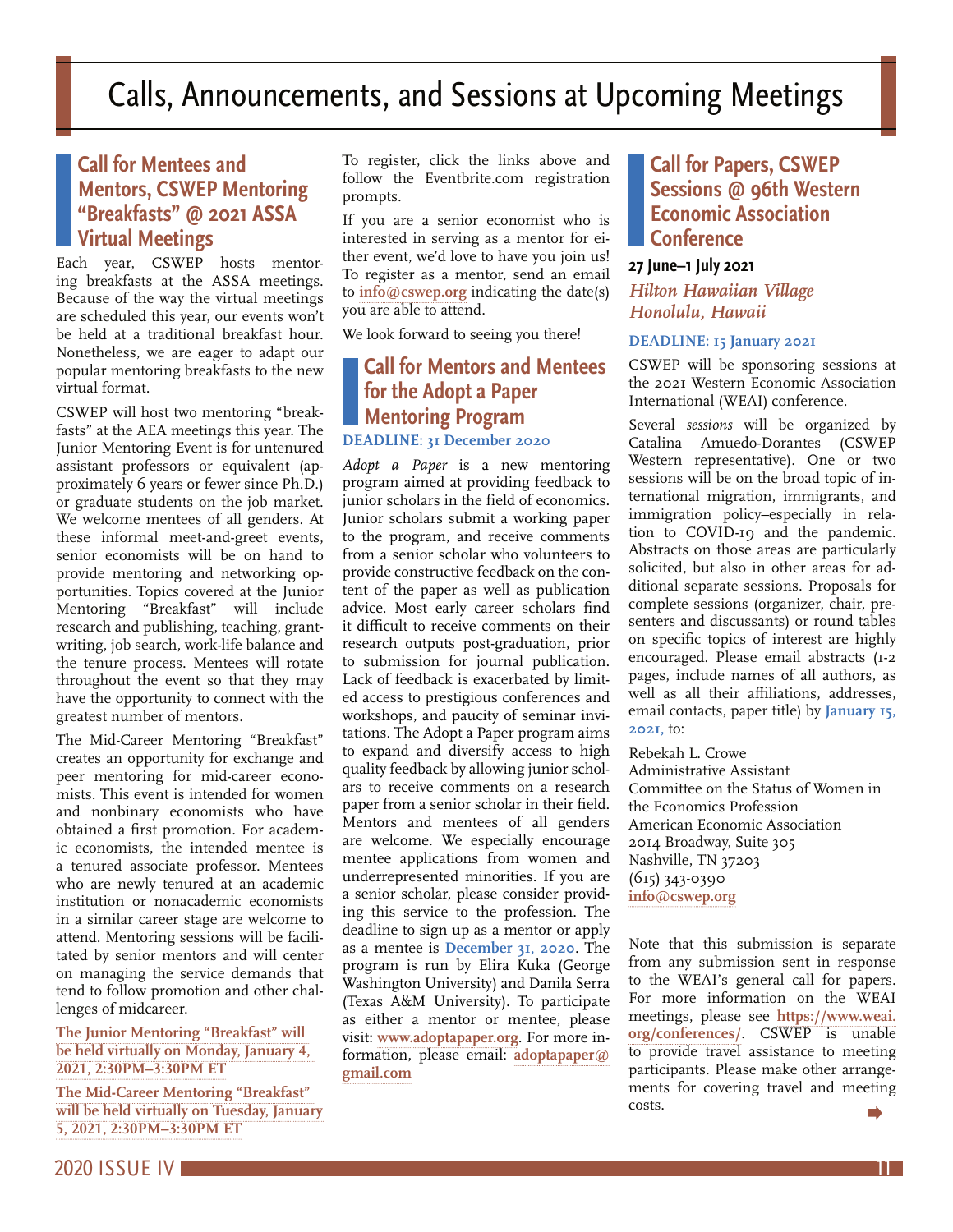#### **Calls, Announcements, Sessions**

## **Call for Applications, American Economic Association Summer Economic Fellows Program**

#### **DEADLINE: 1 February 2021**

Sponsored by the American Economic Association and originally funded by a National Science Foundation grant, the Summer Economics Fellows Program is designed to increase the participation and advancement of women and underrepresented minorities in economics. Fellows spend a summer in residence at a sponsoring research organization or public agency, such as a statistical agency or a Federal Reserve Bank. Summer economics fellowships are available to senior graduate students and junior faculty.

Fellows are to be chosen by the program with the agreement of the sponsoring institution in line with the goal of advancing the participation of women and underrepresented minorities in the economics profession, the fit of a candidate with the activities of the research group at the sponsoring institution, and the value of the proposed research to advancing the sponsoring institution's own goals.

Applications are due by **February 1, 2021**. Please follow the below link to the online application.

#### **2021 Summer Economics Fellows Program Application**

Sponsors will receive applications by February 15. Sponsors are asked to make initial offers by March 25 and to hold initial offers open until April 2. Final notifications are anticipated by May 1.

For more information, visit **our website** or, contact Dan Newlon, Coordinator AEA Summer Economics Fellows Program at **dan.newlon@aeapubs.org**.

#### **Upcoming CSWEP Sessions @ Allied Social Science Association 2021 Virtual Annual Meeting**

#### **3–5 January 2021**

NOTE: All times are Eastern Standard Time.

#### **Marriage and Children**

**Sunday, 3 January 2021, 10:00 AM–12:00 PM**

Chair: Patricia Cortes (Boston University)

#### *Marriage market and labor market sorting* Ana Reynoso (University of Michigan), Ilse Lindenlaub (Yale University), Paula Calvo (Yale University)

Discussant: Patricia Cortes (Boston University)

#### *Institutional reform, information and de facto access to women's legal rights: evidence from Pakistan*

Erica Field (Duke University), Kate Vyborny (Duke University)

Discussant: Alessandra Veona (University of Chicago)

#### *Born in the family: preferences for boys and the gender gap in math*

Gaia Dossi (London School of Economics), David Figlio (Northwestern University), Paola Giuliana (University of California–Los Angeles), Paola Sapienza (Northwestern University)

Discussant: Ashley Swanson (Columbia University)

*Toward better informed decision-making: the impacts of a mass media campaign on women's outcomes in occupied Japan* Yoko Okuyama (Uppsala University)

Discussant: Emily Oster (Brown University)

#### **Innovation**

#### **Sunday, 3 January 2021, 12:15 PM–2:15 PM**

Chair: Petra Moser (New York University)

#### *The life cycle of employers and their occupational mix*

Sara Moreira (Northwestern University), Elizabeth Weber Handwerker (U.S. Bureau of Labor Statistics), David Piccone (U.S. Bureau of Labor Statistics)

Discussant: John C. Haltiwanger (University of Maryland)

#### *The effects of prize structures on innovative performance*

Elizabeth Lyons (University of California-San Diego), Joshua Graff Zivin (University of California-San Diego)

Discussant: Daniel P. Gross (Duke University)

*The education-innovation gap* Barbara Biasi (Yale University), Song Ma (Yale University)

Discussant: Kevin Stange (University of Michigan)

*Technology adoption and productivity growth during the Industrial Revolution: evidence from France*

Reka Juhacz (Columbia University), Mara P. Squicciarini (Bocconi University), Nico Voigtländer (University of California-Los Angeles)

Discussant: Walker Hanlon (New York University)

#### **CSWEP Business Meeting and Awards Presentation**

#### **Sunday, 3 January 2021, 2:30 PM–3:30 PM**

#### **Economics of Inequality**

#### **Sunday, 3 January 2021, 3:45 PM–5:45 PM**

Chair: Susan Athey (Stanford University)

*Estimating the impacts of obstetric care on maternal and child health using obstetric unit closures in the United States* Stefanie Fischer (California Polytechnic State University-San Luis Obispo and IZA), Heather N. Royer (University of California-Santa Barbara, IZA and NBER), Corey White (California Polytechnic State University-San Luis Obispo, and IZA)

Discussant: Maya Rossin-Slater (Stanford University)

#### *Mentoring and the dynamics of affirmative action*

Michèle Muller-Itten (University of Notre Dame), Aniko Oery (Yale University)

Discussant: Susan Athey (Stanford University)

#### *The impact of automation and inequality across Europe*

Mary Kaltenberg (Pace University), Neil Foster-McGregor (Maastricht University) Discussant: David Deming (Harvard University)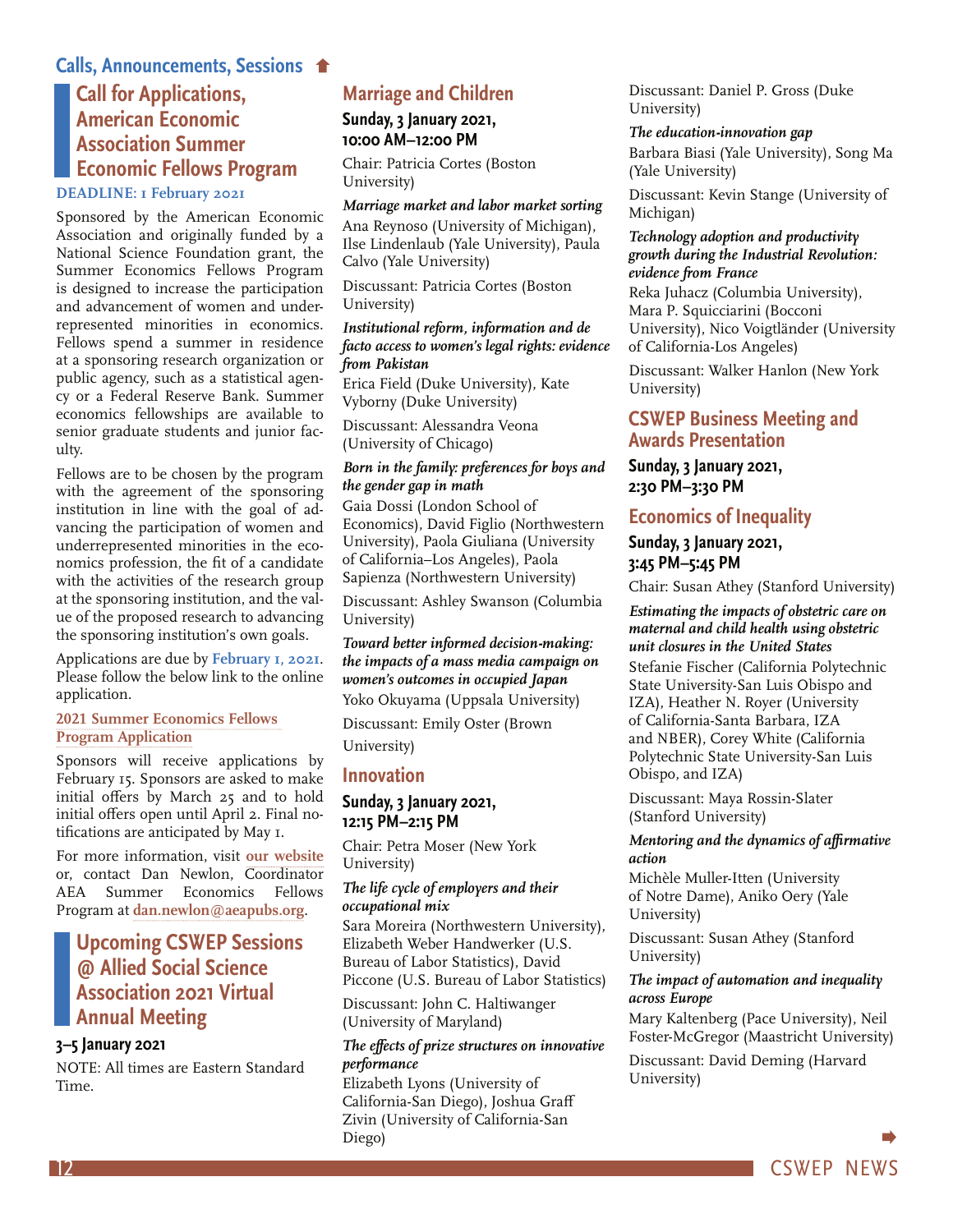#### **Financing Entrepreneurship and Innovation Calls, Announcements, Sessions**

#### **Monday, 4 January 2021, 10:00 AM–12:00 PM**

Chair: Antoinette Schoar (Massachusetts Institute of Technology)

#### *Common ownership and startup growth*

Jillian Grennan (Duke University), Katherine Waldock (Georgetown University), Ofer Eldar (Duke University)

Discussant: Richard R. Townsend (University of California-San Diego)

#### *Does private equity investment in healthcare benefit patients? Evidence from nursing homes*

Sabrina T. Howell (New York University), Atul Gupta (National Bureau of Economic Research), Constantine Yannelis (University of Chicago), Abhinav Gupta (National Bureau of Economic Research)

Discussant: Anusha Chari (University of North Carolina-Chapel Hill)

#### *The unobserved return from entrepreneurship*

Sarada Sarada (University of Wisconsin-Madison)

Discussant: Manuel Adelino (Duke University)

#### *The effect of student debt on entrepreneurship: evidence from online social networks*

Menaka Hampole (Northwestern University)

Discussant: Constantine Yannelis (University of Chicago)

#### **Gender Bias/Discrimination (Gender Bias in Various Occupations)**

#### **Monday, 4 January 2021, 12:15 PM–2:15 PM**

Chair: Petra Todd (University of Pennsylvania)

#### *Gender stereotyping in sports*

Marina Morales (University of Zaragoza), Miriam Marcen (University of Zaragoza), Almudena Sevilla (University College London)

Discussant: Betsey Stevenson (University of Michigan)

#### *Gender attitudes in the judiciary: evidence from U.S. circuit courts*

Arianna Ornaghi (University of Warwick), Daniel Chen (Toulouse School of Economics), Elliott Ash (ETH Zurich)

Discussant: Amanda Pallais (Harvard University)

#### *Gender roles, occupation choice, and the gender wage gap*

Amanda Weinstein (University of Akron), Heather Stephens (West Virginia University), Carlianne Patrick (Georgia State University)

Discussant: Judith Hellerstein (University of Maryland)

#### *Gender bias in performance assessments: evidence from teachers*

Anne Fitzpatrick (University of Massachusetts-Boston), Sabrin Beg (University of Delaware), Adrienne Lucas (University of Delaware)

Discussant: Heather Sarsons (University of Chicago)

## **CSWEP Mentoring "Breakfast" for Junior Economists (pre-registra- tion required)**

**Monday, 4 January 2021, 2:30 PM–3:30 PM**

#### **Career Progression–Glass Ceiling**

**Tuesday, 5 January 2021, 12:15 PM–2:15 PM**

Chair: Lise Vesterlund (University of Pittsburgh)

*Female peer effects in career outcomes: evidence from MBA students* Francesca Truffa (Northwestern University), Menaka Hampole (Northwestern University), Ashley Wong (Northwestern University)

Discussant: Marianne Bertrand (University of Chicago)

#### *Hidden talents: managers, applications, and the gender gap*

Ingrid Haegele (University of California-Berkeley)

Discussant: Lori A. Beaman (Northwestern University)

#### *Follow my lead: assertive cheap talk and the gender gap*

Ketki Sheth (University of California– Merced), Shanthi Manian (Washington State University)

Discussant: Lise Vesterlund (University of Pittsburgh)

#### *Strength in numbers: a field experiment in gender, influence, and group dynamics*

Olga Stoddard (Brigham Young University), Chris Karpowitz (Brigham Young University), Jessica Preece (Brigham Young University)

Discussant: Yan Chen (University of Michigan)

#### **CSWEP Peer Mentoring "Breakfast" for Mid-Career Economists (pre-registration required)**

**Tuesday, 5 January 2021, 2:30 PM–3:30 PM**

#### **Women in the Economics Profession with Lessons from Other Stem Fields**

#### **Tuesday, 5 January 2021, 3:45–5:45 PM**

Chair: Shelly Lundberg (University of California-Santa Barbara)

#### *Who belongs? How much is belonging worth? The determinants and effects of selective membership in the economics profession*

Marieke Kleemans (University of Illinois-Urbana-Champaign), Rebecca Thornton (University of Illinois–Urbana-Champaign)

Discussant: Shelly Lundberg (University of California-Santa Barbara)

#### *Female science advisors and the STEM gender gap*

Serena P. Canaan (American University-Beirut), Pierre Mouganie (American University-Beirut)

Discussant: Lisa D. Cook (Michigan State University)

#### *Can women teach math (and be promoted)? A meta-analysis of gender difference across student teaching evaluations*

Cassondra Batz-Barbarich (Lake Forest College), Amanda Felkey (Lake Forest College)

Discussant: Jonathan Guryan (Northwestern University)

2020 ISSUE IV 13